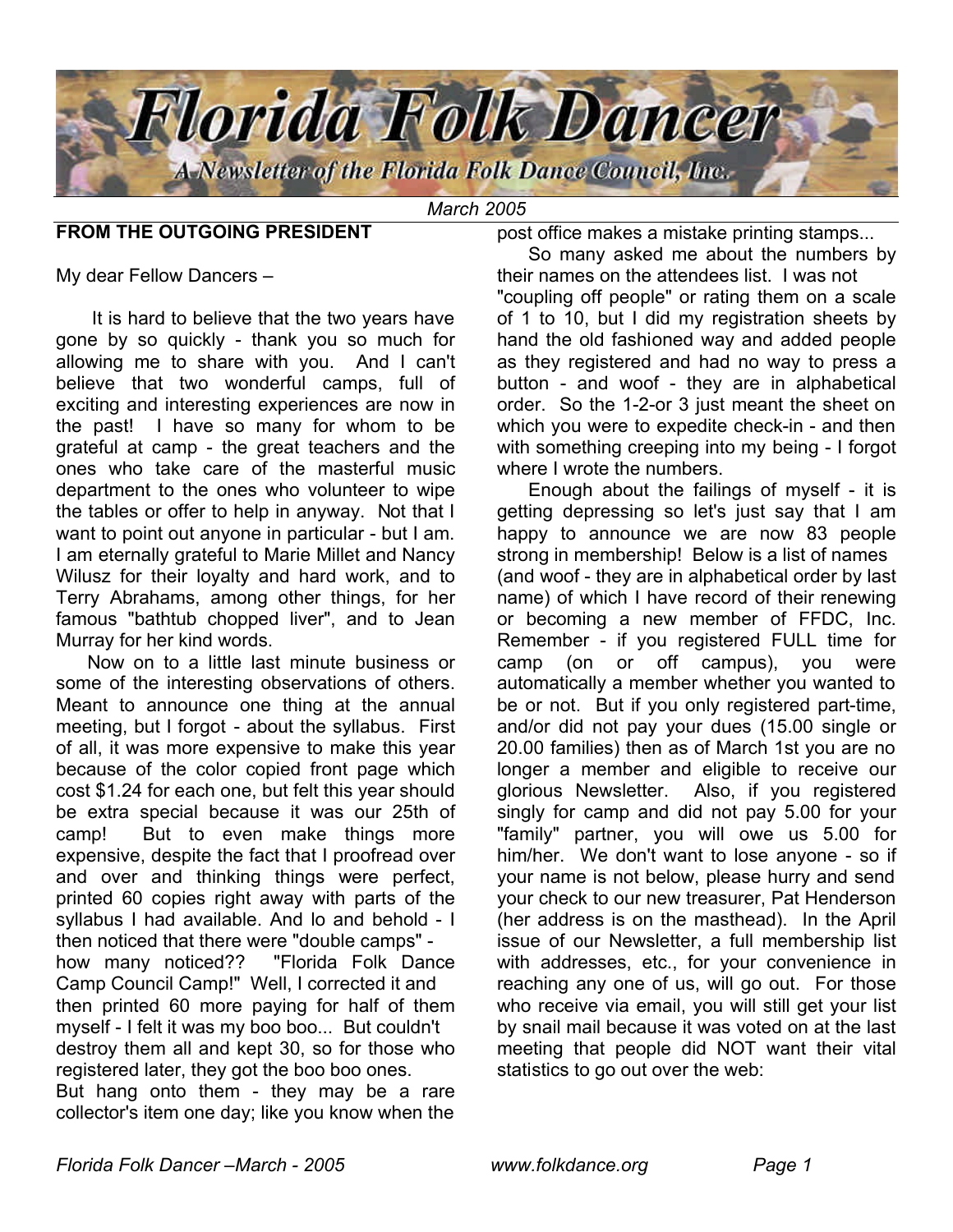- 1. Terry Abrahams 2. Dorothy Archer 3. Faye Babker 4. Ernesto Baizan 5. Judith Baizan 6. Teresa Borker 7. Vonnie Brown 8. Nadia Calvo 9. Sandy Cowan 10. John Daly 11. Willa Davidson 12. Kay Demos 13. David Digby 14. Kelly Fagan 15. Ruth Ann Fay 16. Eva Gabor 17. Catie Geist 18. Jim Gold 19. Sylvia Gruber 20. Esther Gunning 21. Bob Gutin
- 22. Elinor Hall 23. Pat Henderson 24.Joy Herndon 25. Julius Horvath 26. Kevin Johnson 27. Thekla Kahn 28. Andi Kapplin 29. Ann Kessler 30.Altyn Kuanishbaeva 31. Dan Lampert 32. Gary Lanker 33. Caroline Lanker 34. Jan Lathi 35. Everett Lunsford 36. Dolores Lustig 37. Virginia Marszal 38. Carol McGinn 39. Joy Mershimer 40. Eva Meyer 41. Fred Miller

 Thank you again, and good luck to the very capable new board -

 Will still be seeing you on the dance floor - Ann Kessler, Immediate Past President & **Treasurer** 

------------------------------

# **NEW PRESIDENT'S COLUMN**

- Terry Abrahams

They say "What goes around comes around", and I've come around again as your next president! Whether that's good or bad, we'll see next year. But I'm excited to be following in Ann's good footsteps. She did a terrific job with our  $25<sup>th</sup>$  and I know we all thank her. Here are some random thoughts about this camp…

• Ann answered an email, took a chance, and voila! **Daniel Santu**, who did his first Romanian workshop in the U.S. making us oh so, the lucky ones. He was multitalented, with such a nice personality, good teaching skills, and very cool dances that were at least intermediate

42. Naomi Miller 43. Marie Millet 44. Manuel Mora-Valls 45. Palmira Mora-Valls 46. Jean Murray 47. Bonnie Olson 48. James Osborn 49. Sara Osborn 50. Irene Padovic 51. Suzanne Papp 52. Arlene Pearlman 53. Pat Pieratte 54. Andy Pollock 55. Bobby Quibodeaux 56. Claire Rasso 57. Ann Robinson 58. Raluca Rosca 59. Bernice Roth 60. Pearl Roth 61. Fannie Salerno 62. Daniel Sandu

63. Juanita Schockey 64. Ruth Schwartz 65. Edwina Scinta 66. Jack Seltzer 67. Linda Seltzer 68. George Senyk 69. Tim Sneed 70. Stephen Spinder 71. Eva Stunkel 72. Claudia Terrence 73. Ursula Tison 74. Margaret Tolbert 75. D.A. Tyler 76. John Ward 77. Larry Wartell 78. Joan Washington 79. Wally Washington 80. Cubby Whitehead 81. Nancy Wilusz 82. Doris Wolman 83. Donna Young

level and kept us all on our toes (literally and mentally). We also tap danced with him and he and his Danielettes thrilled our audience on Sunday night with our little "number". He presented an interesting culture corner, having been born in Romania, recently moving to the Netherlands to become a dance instructor, following his retirement from professional dancing. "Stay Low," "Don't Panic", "Piece Of Cake", "Relax" - all words which will invoke good memories.

**Jim Gold** was back, and we enjoyed him every bit as much as we did last year. His choice of music cannot be beat, and the dances that accompanied them weren't bad either! Lots taught, lots of keepers. He entertained us with his guitar and his humor on his performance night, and his extremely likable personality was entertaining throughout the weekend. (Personal note here – I'm going to Koprivshitsa with him and enjoy him some more – you're welcome to join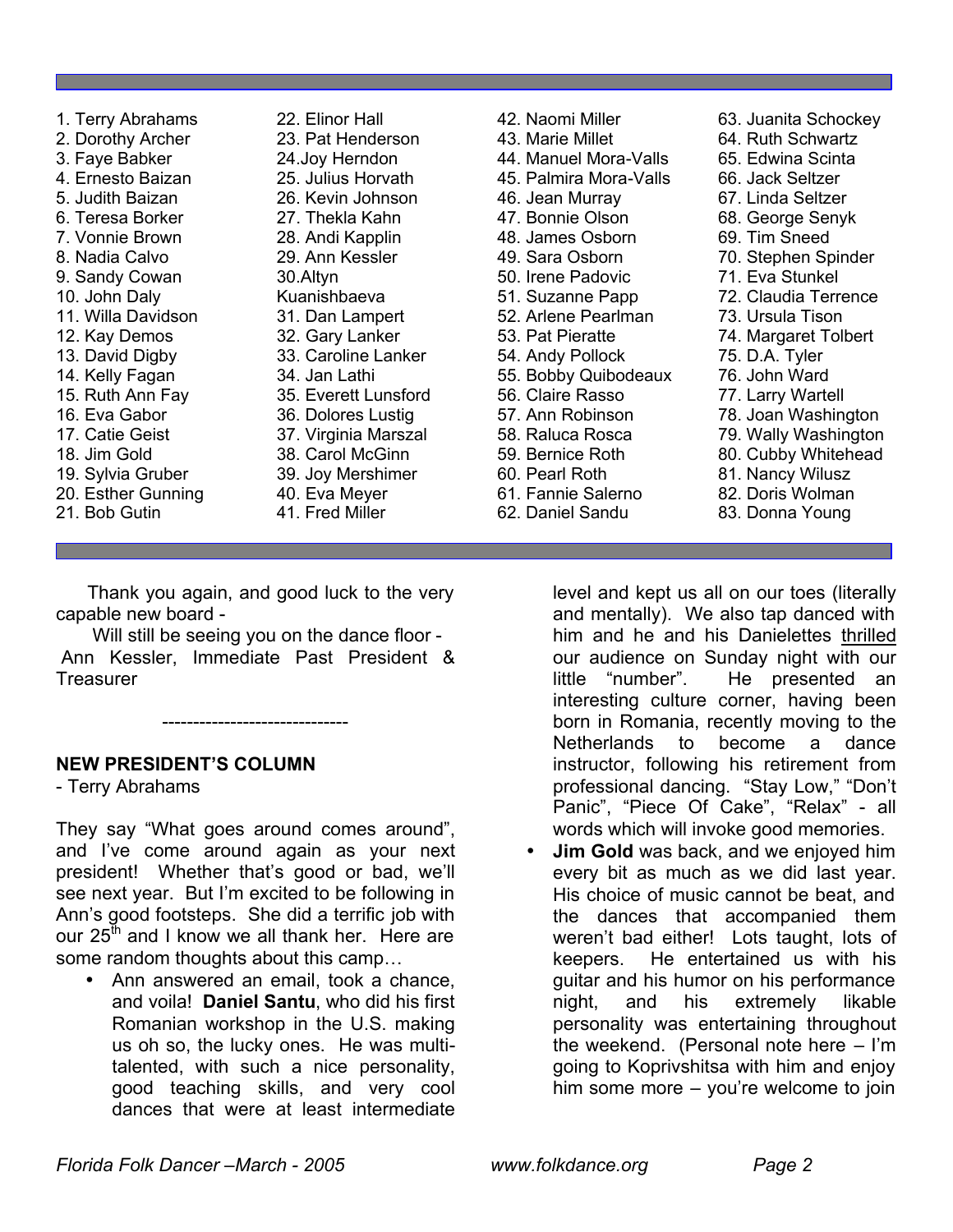us). It was good seeing Bernice (his wife) again as well.

- Special guest **Stephen Spinder,** who is in the US promoting his photography book on Hungary where he has lived the past ten years, also taught a very difficult Hungarian dance, as well as keeping us laughing during Jim's (Jim gave him his spot) culture corner. Quite a character!
- Sunday's performance by Daniel was spectacular – he did a Gypsy number beyond belief, followed by a terrific tap number, and still had the energy to lead the **Danielettes** through our number. There was also belly dancing by our two favorite belly dancers, **Ann Robinson** and **Kelly Faigen**, **Altyn**, the scholarship gal [a gorgeous young woman living in G'ville] from Kazikstan (or was it Uzbekistan) did a super duper belly dance of her own - her big smile was a joy all weekend.
- The Syllabus, T-shirts, buttons and decorations were special for our  $25^{th}$ ; John and I (the dueling accordionists) played 3 dances that we felt could be tolerated; Andi and I did our annual song (in print somewhere in this newsletter); the Olga Princi fund was enhanced by our auction; Nancy took good care of us with continuous snacks and next year I'll double the amount of chopped liver; the weather was awful, the food ran a close second. But we were all there, had a great time, danced, danced and then danced some more, with the help of Bobby, John and Jean at the "system."
- Dave Digby kept busy taking pictures of everything with my brand new camera, and put the pictures on my brand new little laptop; if I figure out how to do it, they will be available to you through the wonderfulness of the internet. Hopefully by the time you are reading this I will know how to do it. Thanks also to Kay for all her suggestions (she in involved with the Maine dance camp and is very knowledgeable)
- Ann will tie everything up with a treasurer's report, many people gave me suggestions for teachers for next year, and other suggestions for improvement as well. Should you have time to email me them again, it wouldn't hurt! I did ask Brad for a salad bar next year, and he promised to work on it. Thank God we aren't there for the food, although I managed to eat  $\frac{my}{my}$  way through more than one helping a meal.
- Ann had all the past presidents come up during the meeting. Jenneine couldn't come until Sunday evening so she missed, but otherwise it was a goodly amount of us, and Ann's little gift to us was a special treat! New officers besides myself include **John Daly** as VP, **Pat Henderson** as Treasurer, and **Jean Murray** as Secretary. We look forward to providing you with another excellent camp next year. Again - Thanks Ann – for a terrific weekend!

Song composed and sung by Terry and Andi: Tune: Swing Low, Sweet Chariot

Stay low, stay very low When you do Romanian We know, He told us so Daniel's the authoritarian.

Stay high, Stay very high When you do the Russian stuff Say  $I - I$  am the guy Jim told us to look real tough.

We came to Ocala, and what did we see Everybody having such fun Good thing we danced inside Cause there really wasn't much sun

And so, it's almost time to go Time to rest our weary feet Thanks to all, for a great weekend Spring Fling's the next place to meet!

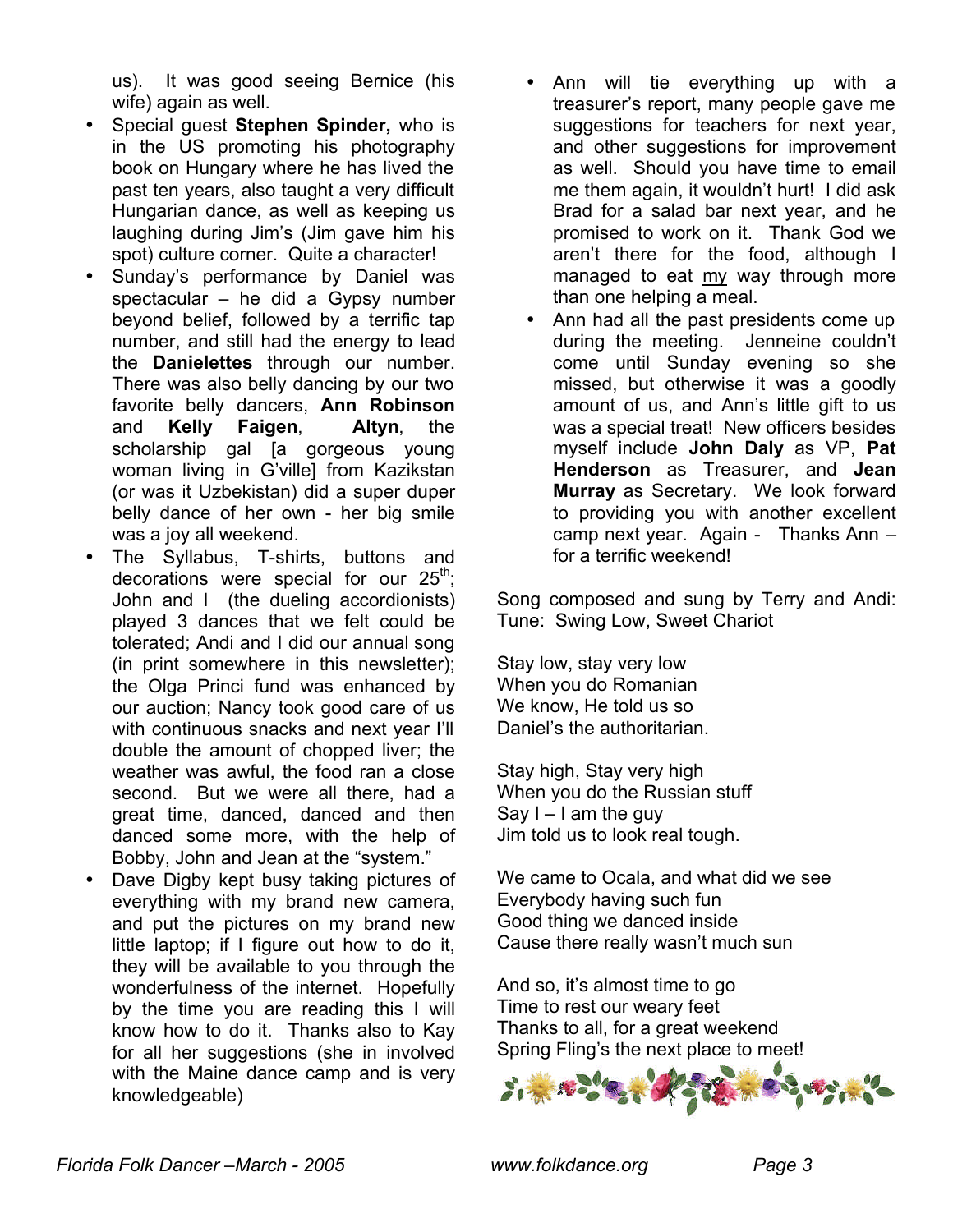# **Reflections on Dance**

by Dan Lampert, Editor

At camp this year, everyone was impressed with Altyn, the foreign exchange student from Kazakhstan. She is 17, loves to dance, and always shows her enthusiasm with a broad smile. On Sunday evening at camp, she performed a belly dance that was very impressive. She also was the choreographer and the tailor for this dance! Some pictures are included in this issue.

For a change of pace, I thought I'd use my column this month to interview Altyn. So, I met her at an Olive Garden restaurant recently and, despite being exhausted from a singing recital, she answered all my questions!

Q: Where do you come from (what city)? A: I live in Astana, which is the capital of Kazakhstan. Before that, I lived in Almaty for 8 years, and I was born in Kzyl-Orda (rhymes with "sizzle-orca"). Her home town of Kzyl-Orda lies near the desert.

Q: How did you learn folk dancing? A: I learned dance from TV and dance festivals. Then, I played music at home and listen to it over again. I play the music very loud at home and I can feel how the music moves me.

Q: What other talents do you have? A: Singing. I just came from a singing recital, and it was very difficult. I wanted to sing the best for everyone. I am also studying accounting, because I want to be practical and to know business. I am taking a class in accounting now. (Asking more about her class, I discovered it's just a single semester; she won't have time to finish a degree because she's returning to her country in 3 months.)

Q: What job do you have in your country? A: I was a commander in ROTC. (She smiles and bows her head, like it's hard to admit this, but I step in and say that I know many military people who enjoy dancing. It's the structure of the mind that appeals to both sides.)

Q: What languages do you know? A: Kazakh is my native language, and I also know English and Russian.

Q: Tell me about your belly dance teachers and when you started doing choreography. A: My belly dance teacher was Indian movies, where belly dancers are featured. (She has had no personal instruction in this dance! She learned by watching movies!) I have been creating dances since 5 years old, and I remember dancing in Kindergarten around a Christmas Tree. (She is also a straight "A" student.)

Q: Why do you like to dance? A: I don't do it to show people and make them say "wow". I just love to dance. All kinds of dance. I choreographed a dance for the local group of belly dancers, called Mosaic. They meet at the Whirl and Twirl in Orlando every week. (She added that she loves Spanish music the most, with its rhythms.)

Q: What do you like to cook? A: I like to make salads, cook beef and chicken, and in my country sometimes we cook sheep and horse. (She blushed when she said this, knowing that the last part sounds unusual in America.) She does not cook with pork and lamb.

Q: What are your goals in life? A: I want to be successful, to make money for my (future) children to come to America to learn here. And I want to return to America (in the future) to learn Spanish. Before I die, I want to know five languages.

### For More Info

- Read a brief history on Kazakhstan, where Altyn comes from:

http://wrc.lingnet.org/kazakhis.htm

- Read a brief history on belly dance with terminology:

http://www.venusbellydance.com/abt\_bdance.ht m

- Another belly dance web page with interesting points:

http://www.bellydance.org/aboutus.php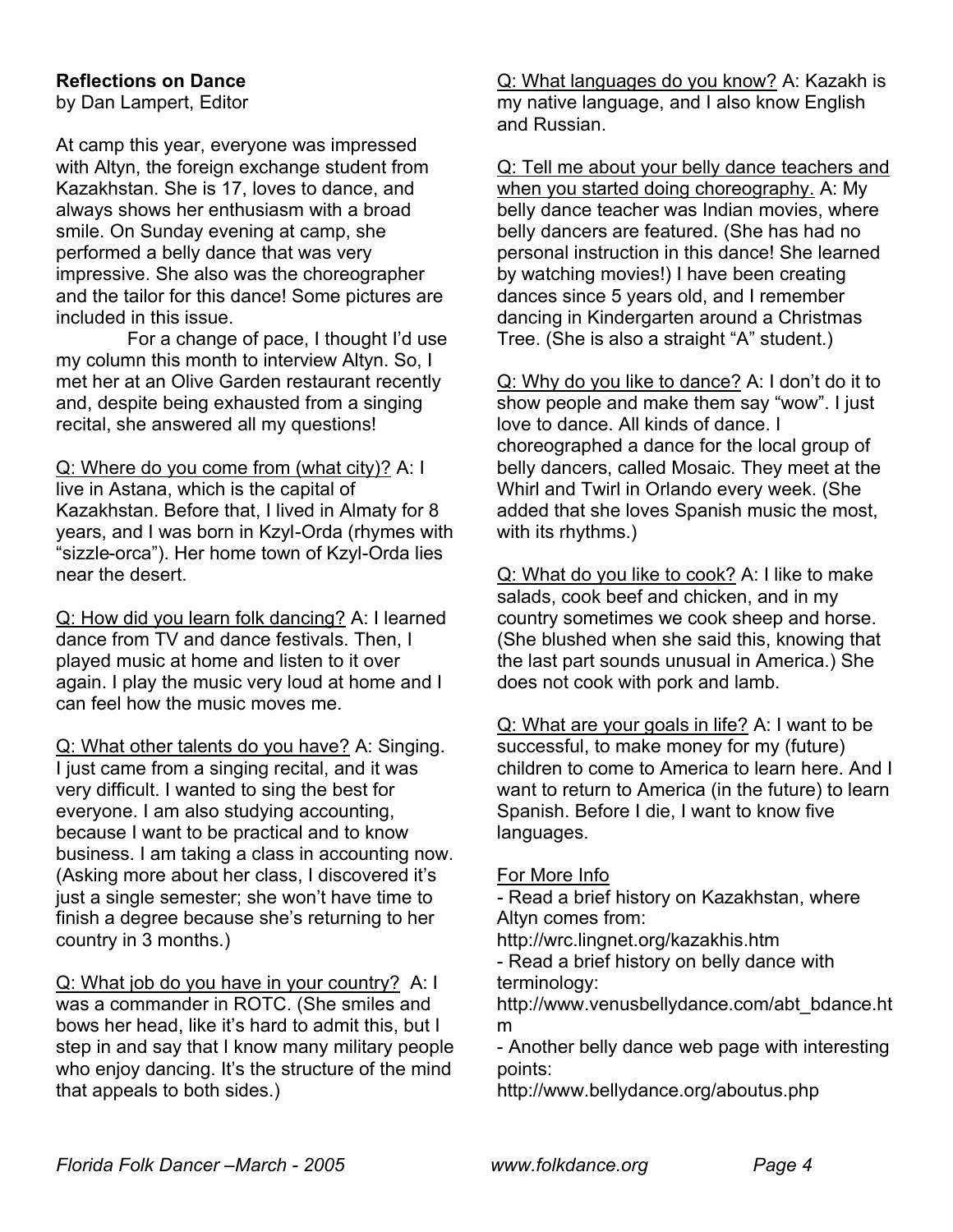- Also, more pictures of Altyn's belly dance, plus pictures of our other two famous belly dancers, will be in the "camp diary" (an online photo album, coming soon!).



*Altyn, the foreign exchange student from Kazakhstan, performs a belly dance that she choreographed. She tailored the dress also!*

**-------------------------**

# **MARK YOUR CALENDAR**

> **March 25**, Vernals Contra Dance Weekend, Keystone Heights.

> **April 2-3**, Israeli Dance Workshop, Maitland, Israel Yakovee. Michele @ 407-645-5933 > April 15-17, Rang Tang, Atlanta. Liz Nunan. 404-292-7176 or liznunan@hotmail.com > **April 15-16**, Israeli Folk Dancing in Melbourne, Dany Ben Shalom, Israeli Folk Dance teacher from Israel, will be teaching on Friday night and Saturday morning. For more info, write John Daly at jbdaly@compuserve.com > **April 16-17**, Israeli Folk Dancing in Gainesville, Dany Ben Shalom, Israeli Folk Dance teacher from Israel, will be teaching on

Saturday night and Sunday morning. For more info, write Ruthy Slann at kibbutz@slann.com

> **April 23**, Barberville Spring Music and Dance Festival, 1:00 - 10:00pm

> **April 30**, Spring Fling, 11am-11pm. Port Orange Adult Activities Center, 4790 South Ridgewood Ave., Port Orange. > **May 14-24**, Norway Tour with Lee Otterholt and Jim Gold. www.jimgold.com > **June 10-19**, Dance on the Water Croatia /Adriatic Sea Cruise. www.folkdanceonthewater.org > **July 2-9**, Norwegian and Swedish Music and Dance at Buffalo Gap Camp. www.nordicfiddlesandfeet.org > **July 4-13**, French Canada with Yves Moreau and Jim Gold. www.jimgold.com > **August 1-13**, Bulgaria – Koprivshtitsa Folk Festival. www.jimgold.com

> August 13-September 5, Mainewoods Dance Camp.

> **September 9-12**, Israeli Dance Camp, Dany Ben Shalom, Ruthy Slann

**-------------------------**

# **A NATURAL HIGH**

by Doris Wolman, wolman@rpb.net

 Each time I return home from the FFDC dance camp I am on a high for the entire week. Thank you, thank you, thank you to all of the officers, committee members and fellow dancers at camp for helping to provide me with this most exhilarating experience.

 Poslushaite Patrioti was an instant hit at one of my dance groups and I intend to share it with another class as well. I am in the process of working out the complexities of three of Daniel's dances (oh, my aching ankles) so I can present them to the dance groups I attend. Some of Jim's other dances will be shared as well (a much easier job).

 I can't wait to see the newsletter and the camp video. I know there will be wonderful pictures. Every time I looked around I would see Dan or Julius snapping away with their cameras. And that doesn't count the pics taken by our fellow dancers.

Until next year, love to all------Doris Wolman

**-------------------------**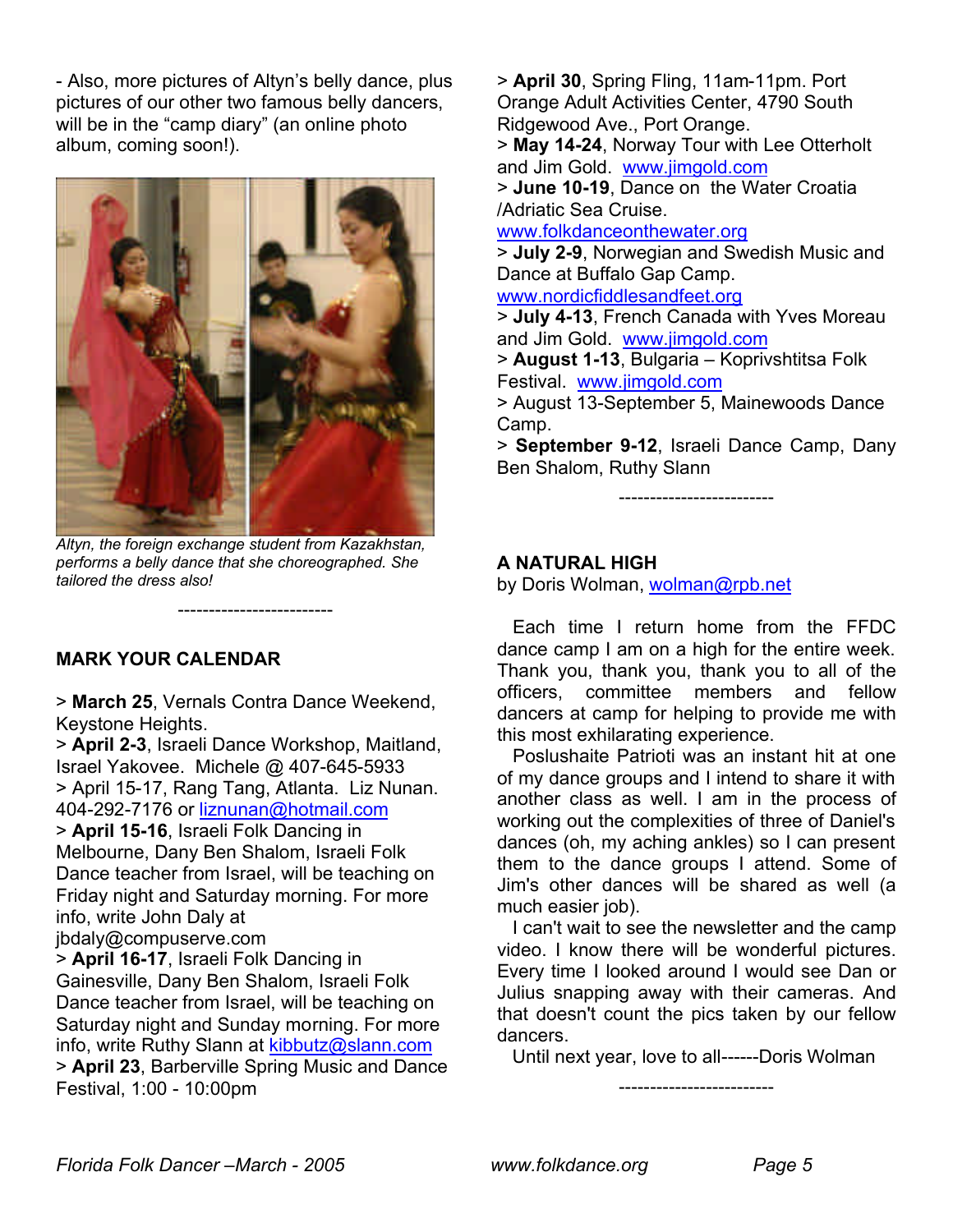### **ORLANDO ISRAELI DANCE WORKSHOP - APRIL 2 AND 3, 2005**

 Please join us in Orlando at the Jewish Community Center for our 18th annual Israel Dance Workshop featuring Israel Yakovee as our guest teacher and choreographer. Israel lives in California and is the creator of many wonderful Israeli dances. He is of Yemenite heritage and brings the Yemenite flavor into his dances. Some of his dances are Shoofni, Yemenite Rap, Achot Lanu K'tana, Agadelcha and Shavnu. He will spend part of the workshop on Yemenite styling, as only he can do.

 The workshop begins Saturday, April 2 from 7:30M to 11:30PM, with a dance party and teaching. On Sunday, April 3, there will be teaching from 9AM to 12:30PM and 2PM to 5PM (including review). The price for the entire workshop is \$50. Saturday only is \$20 and Sunday only is \$40. All prices are \$5 more at the door. Call Debbie Meitin at 407/788-7277 or 407/257-9147 or e-mail at dmeitin@cfl.rr.com for more information.

 We'd love to have you join us for this great event!!

**-------------------------**

### **ORLANDO INT'L FOLK DANCE CLUB**

By: Pat Henderson <henderp@bellsouth.net>

 We had a couple of special nights at our Wednesday night dances. Would you believe that two weeks in a row we had two different guest dancers from Honolulu? The second night, we had five folk dancers from all over the U.S. and Honolulu who were here for a medical conference. On the same night, we had a preview of the Middle Eastern dances that Ann Robinson and Altyn Kuanishbaeva performed at camp. We have really enjoyed the addition of Altyn to our group; she is an exchange student from Kazakhstan. Beck Hutchinson, who is the mother of the host family for Altyn, joined the dances with Ann. The evening was so great that we kept dancing until 10:30pm! On the last Saturday in January, a few of us traveled to Ocala for their Greek Festival with the Grecian Odyssey Band. Bobby and I liked their music so much that we bought their CD. This is the new time of year for their festival and I must admit that the temperature was much better than in September. The facility that they had used in the past could not cool adequately for the crowd. Bobby and I were the only attendees from our group for John Daly's Scandinavian workshop weekend. We really enjoyed seeing Roo Lester and Larry Harding again as we tried to improve our Scandinavian dance skills. Then the weekend before camp, a few of us traveled to Winter Haven for their Greek Festival. The band, Grecian Strings, did not measure up to the Grecian Odyssey.

 Our group was well represented at camp. We enjoyed seeing Jim Gold again and seeing Daniel Sandu in his first U.S. teaching tour. We are working on several dances from camp. Then, the weekend after camp was the Melbourne Greek Festival. Again, a few of us attended and were joined by others from the Melbourne group. I guess you can tell that our group has a fanaticism for Greek Festivals! We will look forward to dancing with a lot of you at Spring Fling on April 30.

# **UF INTERNATIONAL FOLKDANCE CLUB**

**-------------------------**

by Raluca < rarosca@ufl.edu >

Last Friday, March 11, 2005, under the title ' And the Goddess danced' the UF International Folkdance club hosted from 8-11 p.m. a WOMEN?S (mostly) DANCE workshop.

Margaret Tolbert (MT) was the mind behind the concept and suggested most of the dances on the schedule, with Raluca (RR) doing the footwork for permitting, music and advertising, and Joyce Dewsbury (JD), Sharon Dokter (SD) and Yang Mu (YM) being essential in teaching and performing. Special thanks to Julieta who over-rode her physician's prescription and jumped in to lead Militsa. We've missed the teaching and performing of Linda and Sasha, home with a backache and a bad case of flu, respectively.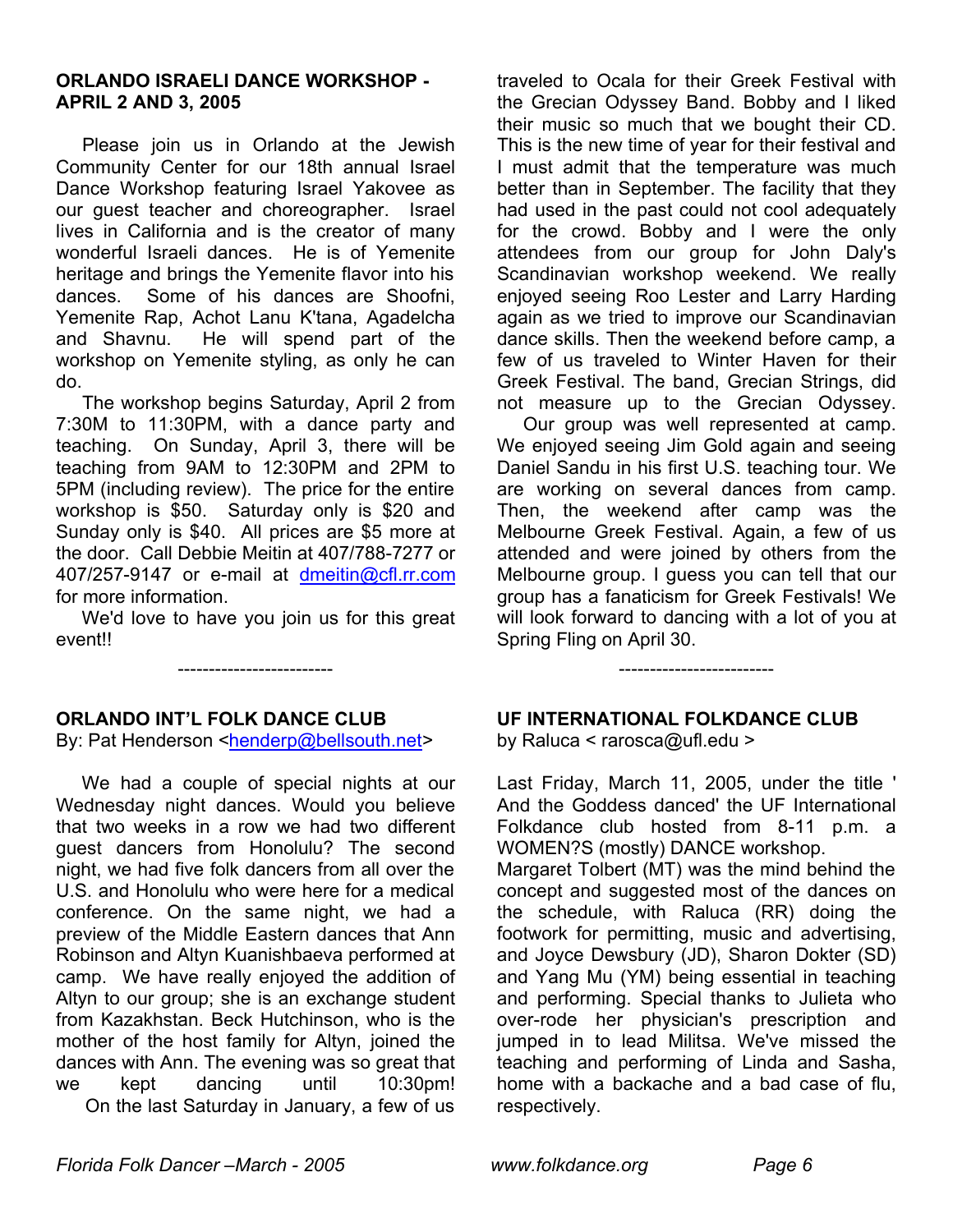The schedule was quite varied, and I'm adding the source of dances for future reference.

Country // Demo--Who(song number) //Teach- who (song number)

Armenia //Sepastia Bar--JD et al (Freq.Danced CD1, #4)//Papuri--JD(6311) Bulgaria //Dobrujanska Reka--JD, MT, SD (Bulg CD,9) //Neda Voda...-MT(7033) Macedonia//Zensko Camce --MT, JD, SD (9008)//Bufcamsko--MT(7200) Hungary/Poland //Kuyawiak Nebieski--SD et al (5230)//Somogyi Karikazo--JD (CD7#26) Greece//Militsa--Julieta!+ SD, JD, MT(Greek perf#3) Tai Tai--SD (Greek perf #1) Romania //Dansul.. de la Crihalma-- RR,MT,JD, SD Hora fetelor -MT (Rom Dance CD) Turkey//Turkmen Kizi--MT (Turkish 21) Kemane--MT (Turkish 11) Hawaiian//Gypsy My little grass shack --YM, RR (tape) Ketri ketri--RR (9026) Mac/Bul Topansko Horo (Lee Otterholt 1st CD, #4) Sabrali se...--RR(Workshops CD #8)

We finished triumphantly with Trgnala Rumjana, accompanied by the singing of Joyce and of Bruce Sagan (known to some of you from playing fiddle at FFDC camp 98; he happened to be in town for a Math conference, and tracked us down and joined into

dancing//join if you can on March 18 for more dancing with him!)

 This event was part of the Women?s History Month (see the message from the WHM committee below). Thanks again to all who came (double cheer for John W. and Gary D) and made the event a success.

See you all dancing, --Raluca

**-------------------------**

# **LOST AT CAMP**

Lost - Scarf about 12 inches wide and 4 feet long, multi-colored. I wore it Sunday night at the party with Andi Kaplin's gorgeous long black vest/tabard. It was my Mother's. Contact Carol McGinn at < jraybaker@earthlink.net >

**-------------------------**

# **FLAGLER BEACH**

From Jan Lathi

Hi, all! It was grand to see so many of you at camp. March reminds me of St. Patrick's Day which reminds me of Limericks. I often feel guilty that in the past, when FFDC had a Limerick contest, we had two winners (Eva Stunkel and David Digby ) who should have received a prize for their winning entries. Unfortunately, that year we barely covered expenses of camp so there was no money to get the prizes. So, I am including them here for you to remember and I am adding several more commemorating the folks who dance in our Flagler Beach Group. Enjoy! Jan

If people would dance from their birth With love, and with joy, and with mirth We would all agree It's easy to see There'd be much greater peace on the earth. Eva Stunkel

There's a tale that a dancer named Alice

Often tangoed with partners from Dallas. If they stepped on her toe She struck them a blow, That dispatched them with anger and malice. David Digby

Our Betty performed in ballet In dancing she does know her way Her toes often fly

Way up to the sky We'd say she was more than O.K.!

Eva is really intense Learning dances that make little sense She studies each step And becomes quite adept She certainly could not be called dense.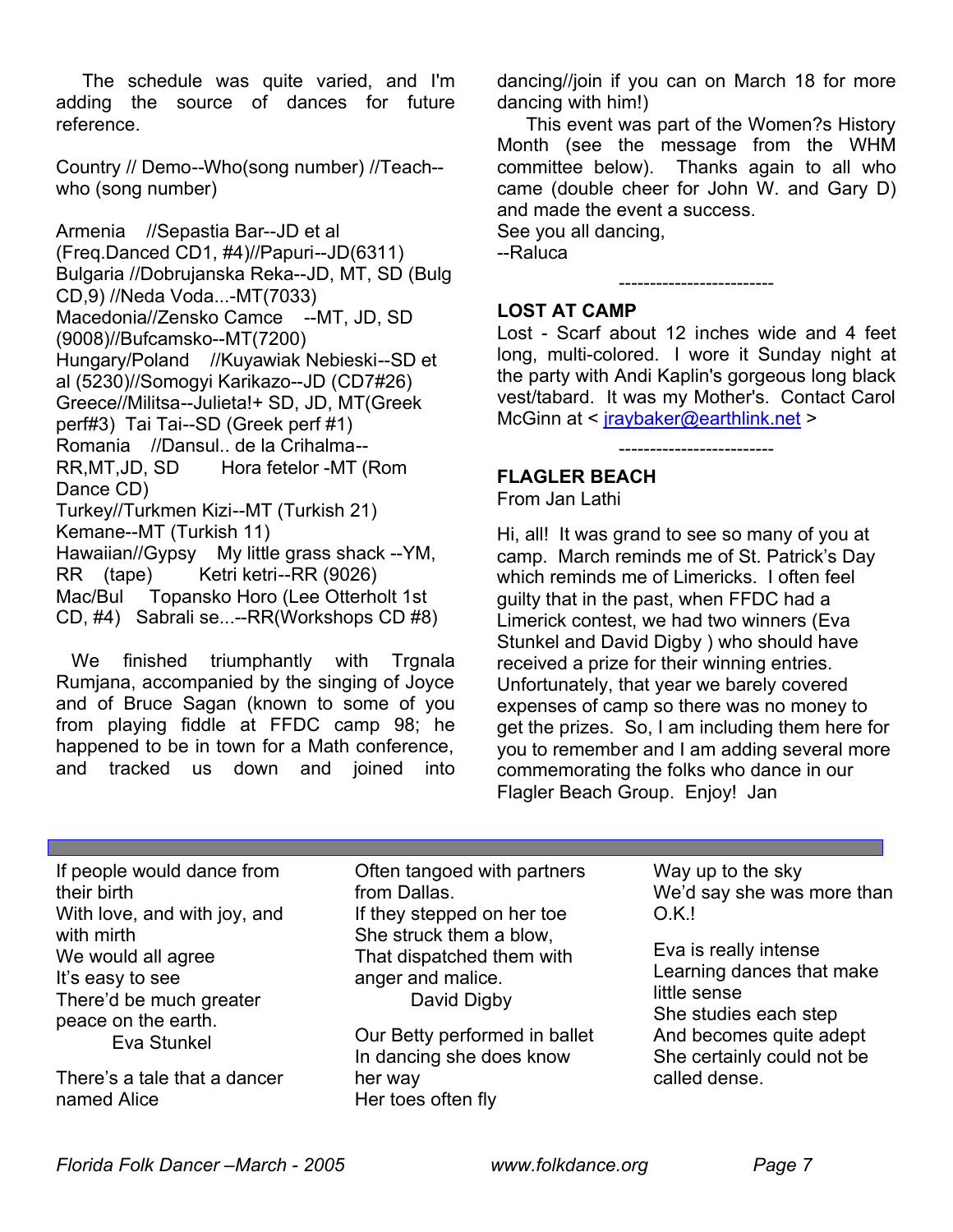A beautiful lass is Maureen Her hair has a wonderful sheen

While learning to dance There's always a chance A smile on her face can be seen.

A sweet quiet lady is June She likes to learn a new tune To which she can glide With joy and with pride Her dance list will hit a hundred soon.

Cold weather is just not for Minnie Could that be because she's so skinny? She really gets hot When she does a lot Of dances where she can do shimmies!

Szuzi is a teacher of dance When you watch her, if by chance, Her footwork's so swell You really can tell

She's practiced her steps and her stance. Penny's consistently here Each Thursday we give a good cheer When she enters the door There are "Hi's" galore For Penny is really held dear.

Anita likes to dance spritely She suffers slow steps politely But put on *U Sest* It brings out her best A grin will appear rather brightly

Selma has come a long way Polio got in her way She was confined to a chair But with will and a prayer She joins us to swing and to sway.

Mary Ann was new to our gang At first she experienced a pang

To dance with our troupe And laugh with our group But soon her confidence rang.

Hal is energetic and tall He seems to be having a ball He adds stamps to our dance We can tell at a glance That he's ready for Carnegie Hall

Mary joins us whenever she can

Of dance she's really a fan She picks up each step With zeal and with pep She executes dance with élan.

Arlene, we miss you so Back to Gainesville you did go You added so much To dancing and such Come back so our faces will glow.

# **TAMPA - TERRIFIC TIME**

### by Terry Abrahams

 Well, camp is over and we're sorry! It was a really good one and we all had a really good time. Thanks to Ann for everything! We were sorry Ursula's body couldn't make it, and it was most kind of all her friends to send greetings and regrets. We also have a Susan who teaches voice on the weekend, so can't come, but I'm including a poem I didn't have time to read this year that she wrote, in actuality for the Snowball, but it works pretty well for us too, so enjoy. Thanks to John Ward for doing couple dances with me. My roomies Fannie and Willa left early to finish packing for Israel – hope they had a terrific time. Loved both Jim and Daniel, we can dance a long time and not remember them all! But you know, even if we didn't learn a thing – it is SO good to see friends, catch up, gossip, etc. etc. Love it!

 I can't remember what I wrote in my last article, and since my computer died, I can't look back. So if I'm repeating, sorry. Judith, Ernesto and Andy went to John's birthday party and had a terrific time. Susan, Andy and I went to a gala in Tarpon Springs for the Greek dancers and enjoyed a great band. Judith is on her way to a Scan weekend in Denver. I'll be there the following weekend for a fencing tournament.

 Looking forward to Spring Fling – dancing really is good for the soul! (or soles, as my button says). (This could be my shortest article ever!!!! That's because my president's message was sooooo long….)